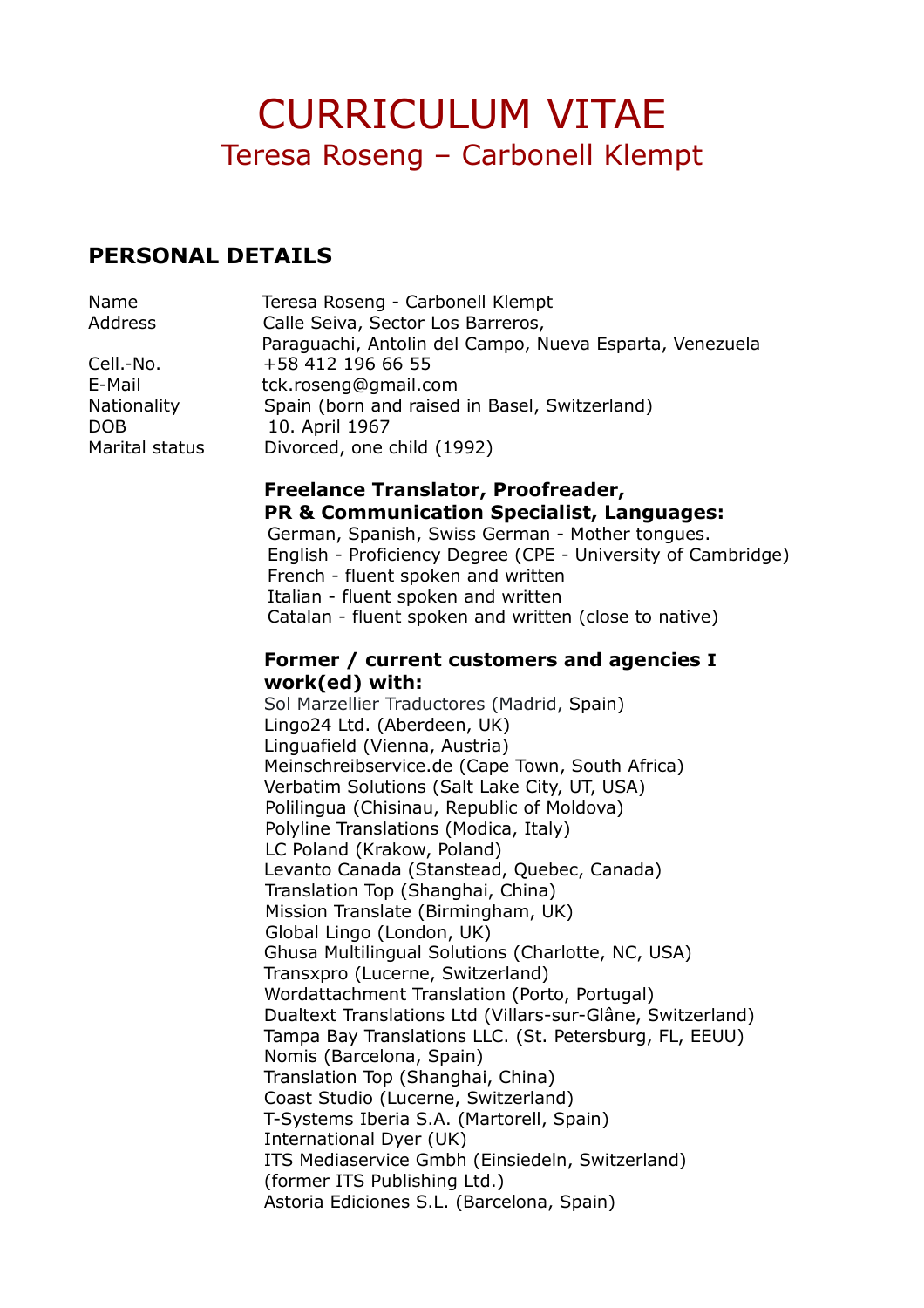### **EMPLOYMENT RECORD**

04.2011 – present **Freelance Technical Translator (100%)**

06.2006 – 03.2011 **Foreign Language Office Management/CS/QM (80%)** *Schalom AirCatering AG, Glattbrugg/ZH, Switzerland* (former Restaurant Schalom Catering Service–Air Catering) Working languages: German, English, French, Swiss German

- 05.2005 2010 **Technical translator IT / logistic systems (Freelance on call)** Gedas Iberia SA, Barcelona (VW Group) *(IT Company)* - Translation of SW applications, user and technical manuals, GUI's, contract specifications (logistic systems, automotive) - Worldwide presentation/marketing of SCM software products
	- International multilingual EDI Help-desk management/training
	- EDI International customer support
	- Languages: Spanish, Catalan, German, English, French, Italian

08.1998-05.2005 **Technical Translator Logistic Systems (Freelance on-site)** Gedas Iberia *SA,* Barcelona (VW Group) *(IT Company)*

- Translation of SW applications, user and technical manuals, GUI's,contract specifications (logistic systems, automotive)
- Worldwide presentation/marketing of SCM software products
- International multilingual EDI Help-desk management/training
- EDI International customer support
- Languages: Spanish, Catalan, German, English, French, Italian

1996 – 2009 **Specialized Translator (Freelance)**

Astoria Ediciones S.L., Barcelona, Spain (Textile Publication)

- Translation re-translation and proofreading of articles and press releases for the company's trade publication "Noticiero Textil": Textiles, Accessories, Fashion Trends, News
- Languages: English, Spanish, Catalan, German.

### 07.1994 – 11.2004 **Specialized Translator (Freelance)**

ITS Publishing, Schlieren, Switzerland (Textile Publication)

- Translation, re-translation and proofreading of technical articles and advertisements (textile machinery and accessories, processes and techniques, raw materials, chemicals and additives
- Languages: German, Spanish, English, French, Italian.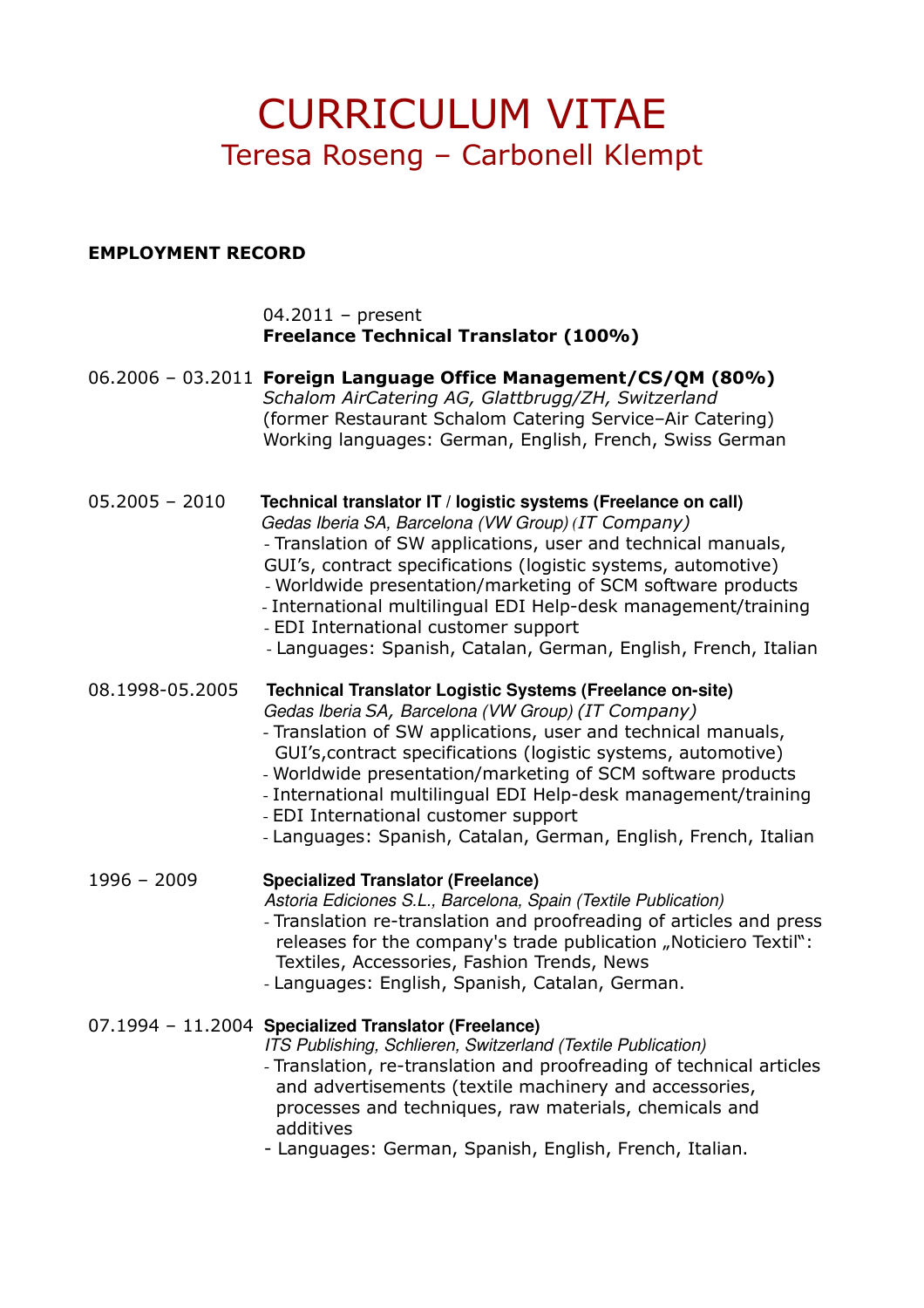#### 02.1993 – 06.1994 **Receptionist, PR and Interpreter**

*Golf Club Sant Cugat, Sant Cugat del Vallés, Spain* **Switchboard** 

- Reception and organisation of tee times
- Organisation and coordination of golf tournaments
- Interpreting

- Languages used: Catalan, Spanish, German, English, French, Italian.

### 05.1991 – 02.1992 **Sales and Marketing**

SIR GROUP sas, Prato, Italy (Textile Manufacturer) -Customer service worldwide

- Worldwide agent support

- Internal order processing

- Internal production coordination and follow-up

- Stand assistance and customer service at international exhibitions

- Applied languages: Italian, German, English, French.

#### 08.1989 – 05.1991 **Travel Agent**

−

Viatges Baixas SA, Terrassa-Sabadell, Spain *(Travel Agency)*

- Sales (ticketing, hotels, travel coordination, etc.)

- Organising business trips, incentive trips, group trips, special tailor-made trips.

- Coordination of incoming services at destination.

- Negotiation with airlines.

- Special project 1990-1991: Coordination of touristic and incoming service, hotels and airlines, tariff negotiations, etc. to set up a tour operator for exclusive destinations in the South Pacific. Text writing, photography and compilation of a corresponding travel catalogue, based to some extent on a onemonth professional familiarization trip to personally become acquainted with the partners, incoming services and destinations. Selection of business partners, service providers and destinations.

- Languages: Spanish, Catalan, English, German, French, Italian.

#### 07.1988 – 02.1989 **Executive Assistant**

Ghadban Industrial Trading Est. SA, Barcelona, Spain (International Broker for Middle East Markets) - Working language: English

#### 05.87 – 06.88 **Executive Assistant and Translator** Prof. Dr. J. Carbonell /International technical consultant, Textile Industry, Sant Cugat del Vall*é*s, Spain - Languages: Spanish, German, English, French, Catalan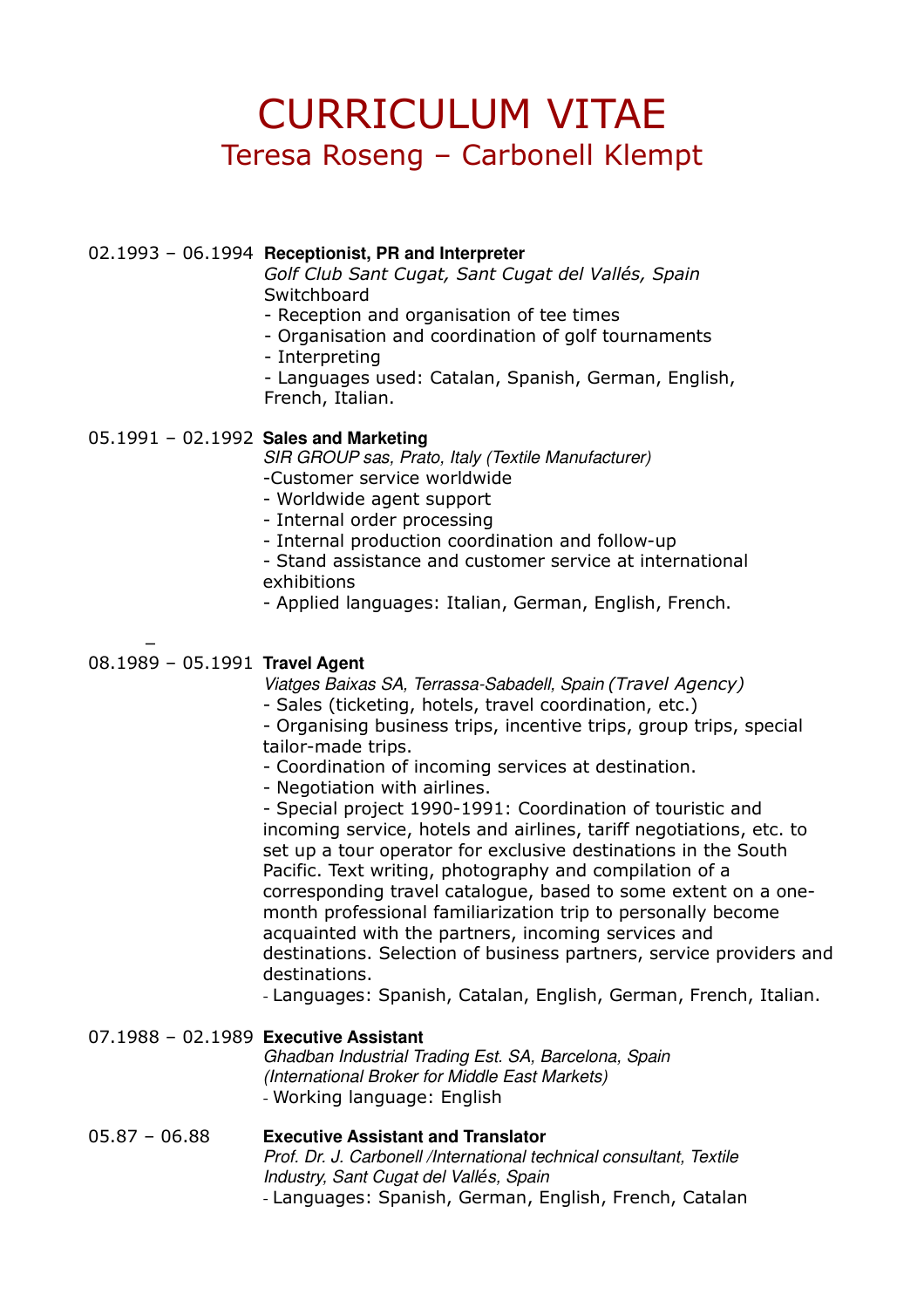08.1985 – 05.1987 **Import-Export Assistant and Translator-Interpreter** Artipun SA, Rubi, Spain (Textile Mill) - Languages: Catalan, Spanish, German, English, French

### **PROJECT DEVELOPMENT**

**1990-1991 Viatges Baixas S.A., Terrassa, Spain** (Travel Agency) Search and coordination of tourist and receptive services, hotels and airlines, negotiating special prices and fares to set up a specialized Tour-Operator; Editing, photography and selection of pictures as well as composition of a travel brochure specialized in South Pacific destinations, based to some extent on a one-month professional familiarization trip to personally become acquainted with the partners, incoming services and destinations.

### **VOCATIONAL TRAINING**

#### 02.1989 – 07.1989 **SIR GROUP sas, Prato, Italy** (Textile Manufacturer)

- Order processing, worldwide sales of textiles for the clothing industry. Italian language learning
- 1984 1988 **Short Internships** (to round off my apprenticeship) - 1988 Food Industry: Migueláñez S.A., Madrid, Spain: PR and interpreter at the ALIMENTARIA'88 Exhibition in Barcelona, Spain.
	- 1987 Publishing Branch(Textile Industry):ITS PUBLISHING, Schlieren, Switzerland: On-site word/data processing in 5 languages, stand hostess (PR, sales and interpreter) at the ITMA'87 Exhibition in Paris/France
	- 1984, Textile Machinery Branch: THIES+Co. GmbH, Coesfeld, Germany: Assistant to administration.

### **DIPLOMAS**

1986 – 1988 **TUNON International Hospitality School, Barcelona, Spain** Diploma of the Tunon International Hospitality School: Hospitality and PR Assistant